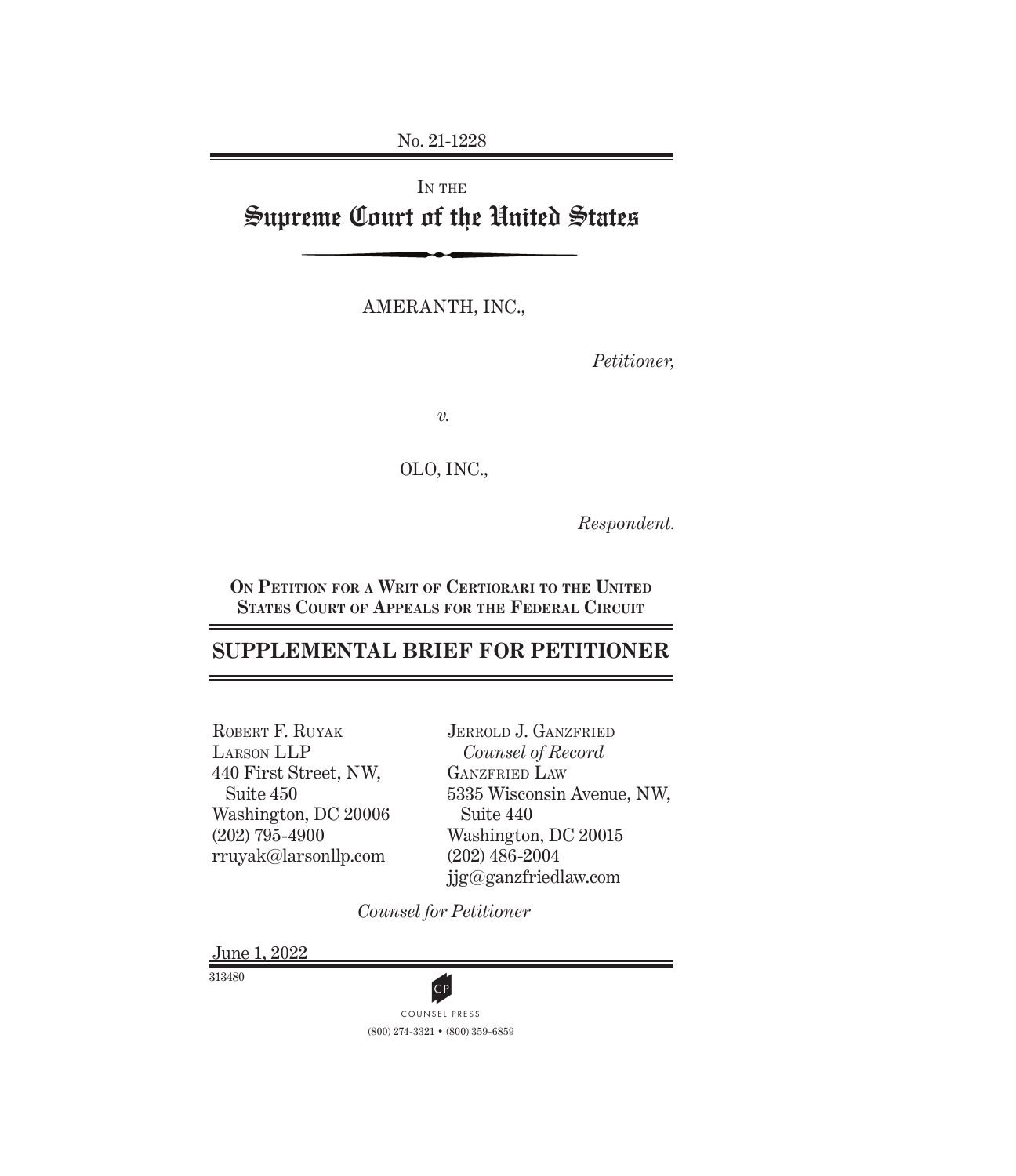*i*

# **TABLE OF CONTENTS**

| Page                                  |  |
|---------------------------------------|--|
| TABLE OF CONTENTS                     |  |
| TABLE OF CITED AUTHORITIES  ii        |  |
| SUPPLEMENTAL BRIEF FOR PETITIONER $1$ |  |
|                                       |  |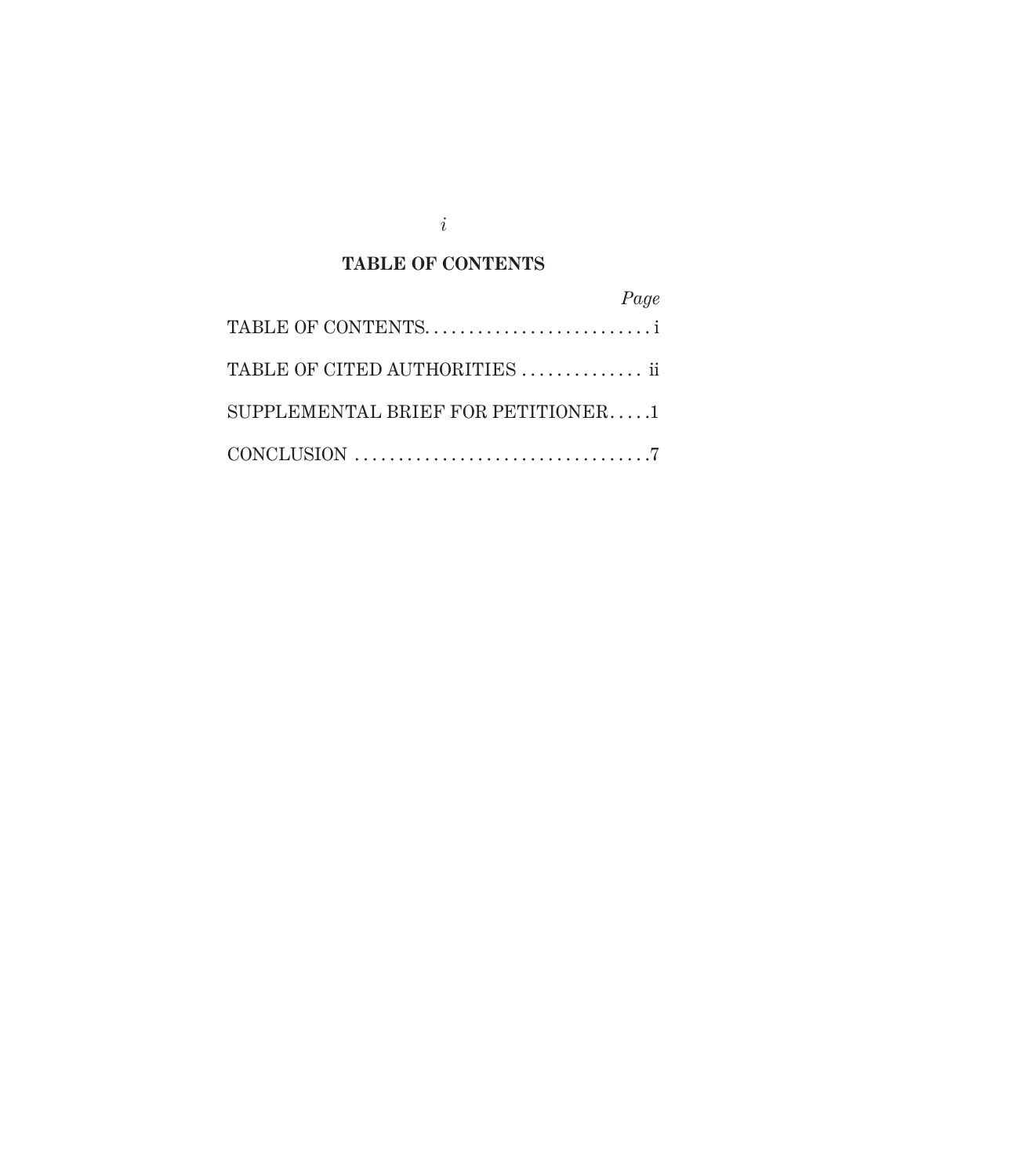## **TABLE OF CITED AUTHORITIES**

*Page*

### **Cases:**

| Alice Corp. Pty. v. CLS Bank Int'l,<br>573 U.S. 208 (2014). $\ldots$ . $\ldots$ . $\ldots$ . $\ldots$ . $2, 4, 5$ |  |
|-------------------------------------------------------------------------------------------------------------------|--|
| Mayo Collaborative Servs. v. Prometheus Labs.,                                                                    |  |

# **Statutes and Other Authorities:**

35 U.S.C. § 101 . . *passim*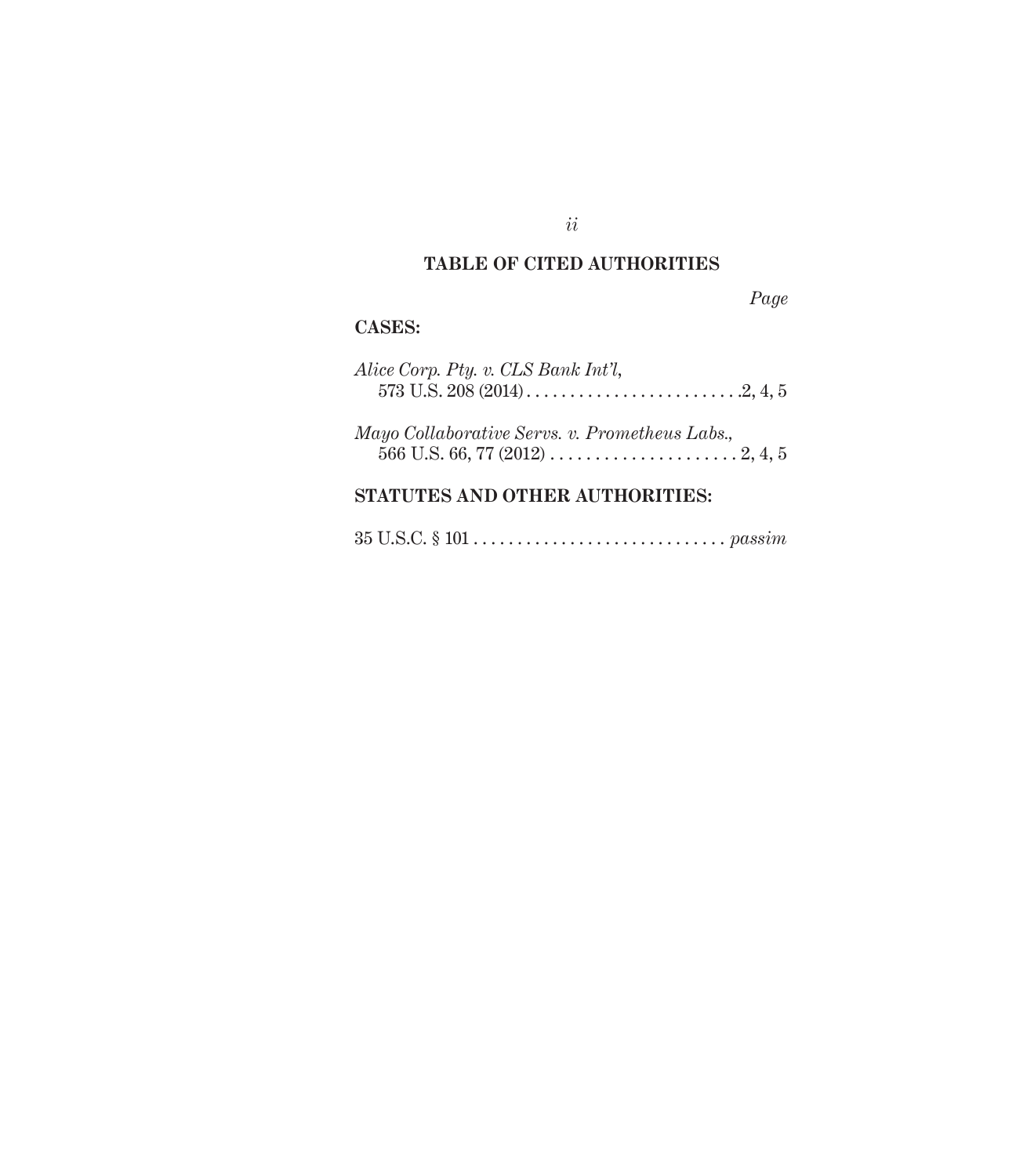#### **SUPPLEMENTAL BRIEF FOR PETITIONER**

Petitioner Ameranth, Inc. submits this Rule 15.8 supplemental brief to inform the Court of new and intervening developments subsequent to the filing of the reply brief supporting certiorari. The recent filing of the Solicitor General's amicus brief in *American Axle & Mfg., Inc. v. Neapco Holdings LLC*, No. 20-891 should weigh heavily in favor of review in this case and provides further reasons to align this petition with No. 20-891.

Given the extensive overlap of certiorari factors in *Ameranth* and *American Axle*, it would advance efficiency, fairness and uniformity of decisions for both petitions to be considered together. To that end, the Court should reschedule this petition (No. 21-1228) from its June 9, 2022 conference to the conference at which it considers No. 20-891 (and other pending petitions raising the exact same §101 issues).

On behalf of the United States, the Solicitor General's May 24, 2022 amicus brief in *American Axle* confirms key points in Ameranth's petition, and adds the government's powerful institutional voice to the overwhelming calls for this Court to resolve the confusion plaguing implementation of §101's test of patent eligibility. This recent development bears directly on and illuminates the questions presented in Ameranth's petition. It strengthens petitioner's arguments favoring review. And it confirms that, at the very least, this Court should consider this case at the same time as or in light of its decision in *American Axle*.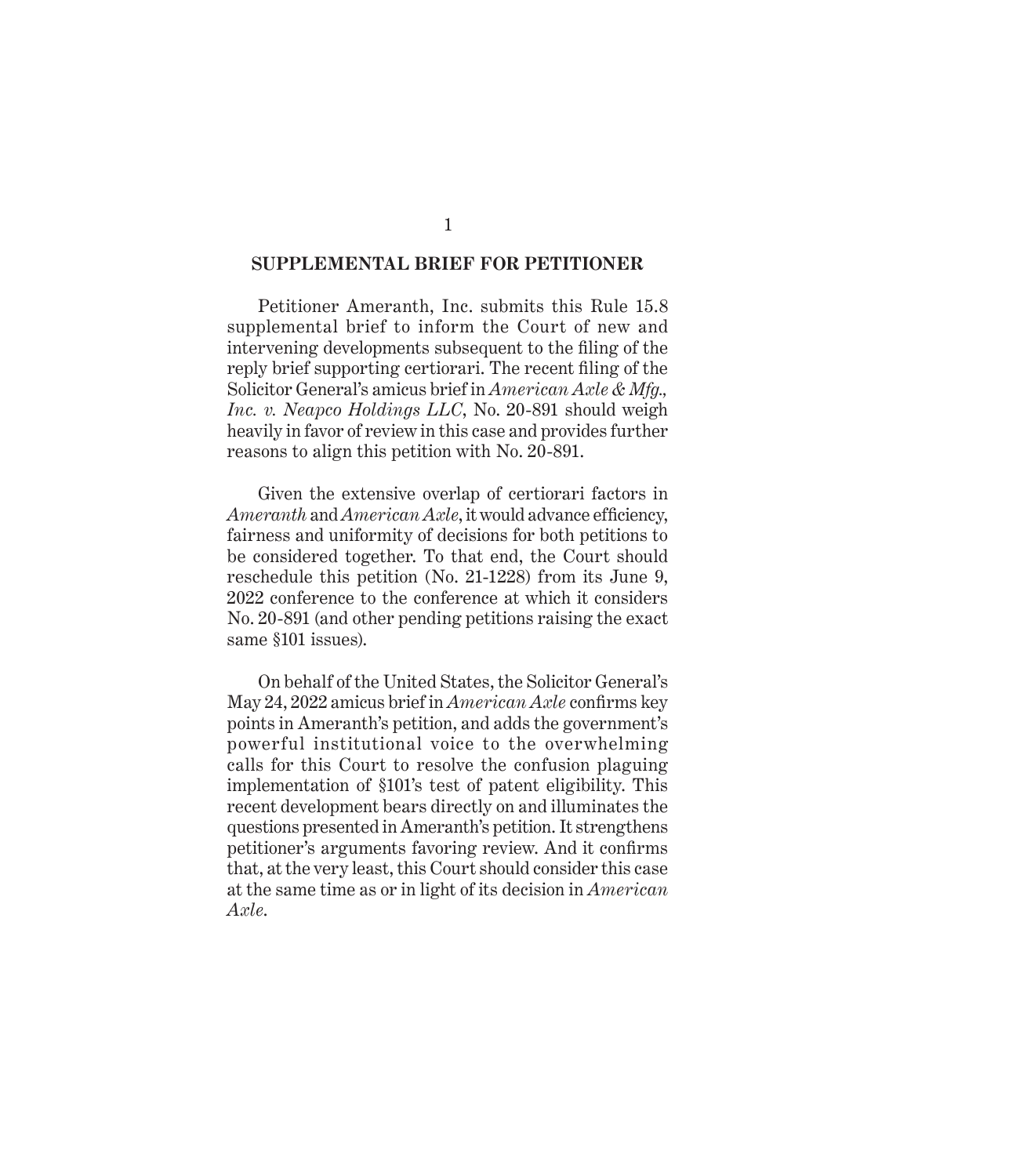In recommending that certiorari be granted in No. 20-891*,* the Solicitor General confirmed multiple points raised in Ameranth's petition and reply brief:

- that a critical need exists for this Court to clarify the test for §101 patent eligibility (SG Br. at 19-21; Ameranth Pet. at 1-19,23-26, Reply Br. at 1-2);
- that *American Axle* is a suitable vehicle for guiding the deeply divided Federal Circuit's implementation of §101 (SG Br. at 21; Ameranth Pet. at 17-9; Reply Br. at 3-4);
- that the test for patent eligibility of inventions challenged for depending on natural laws (*American Axle*) will inform the analysis of inventions challenged as "abstract" (*Ameranth*) (SG Br. at 21; Ameranth Pet. 15-17; Reply Br. at 3);
- that clarifying the test for §101 patent eligibility is a necessary predicate for determining whether the analytical steps of *Alice/Mayo* are questions of fact or of law (SG Br. at 19-20; Ameranth Pet. at 19-22; Reply Br. at 9-10).

1. *Ameranth* and *American Axle* share many common attributes and litigation history. Both were decided by the same district judge in the District of Delaware, applying the same precedents from this Court and the Federal Circuit. Reply Br. at 9-10. In their briefs to the Federal Circuit, both parties in this case cited the panel decision in *American Axle* that is pending before this Court in No. 20-891. Ameranth CAFC No. 21-1211 Br. at 36, 45; Olo CAFC No. 21-1211 Br. at 32. When *American Axle*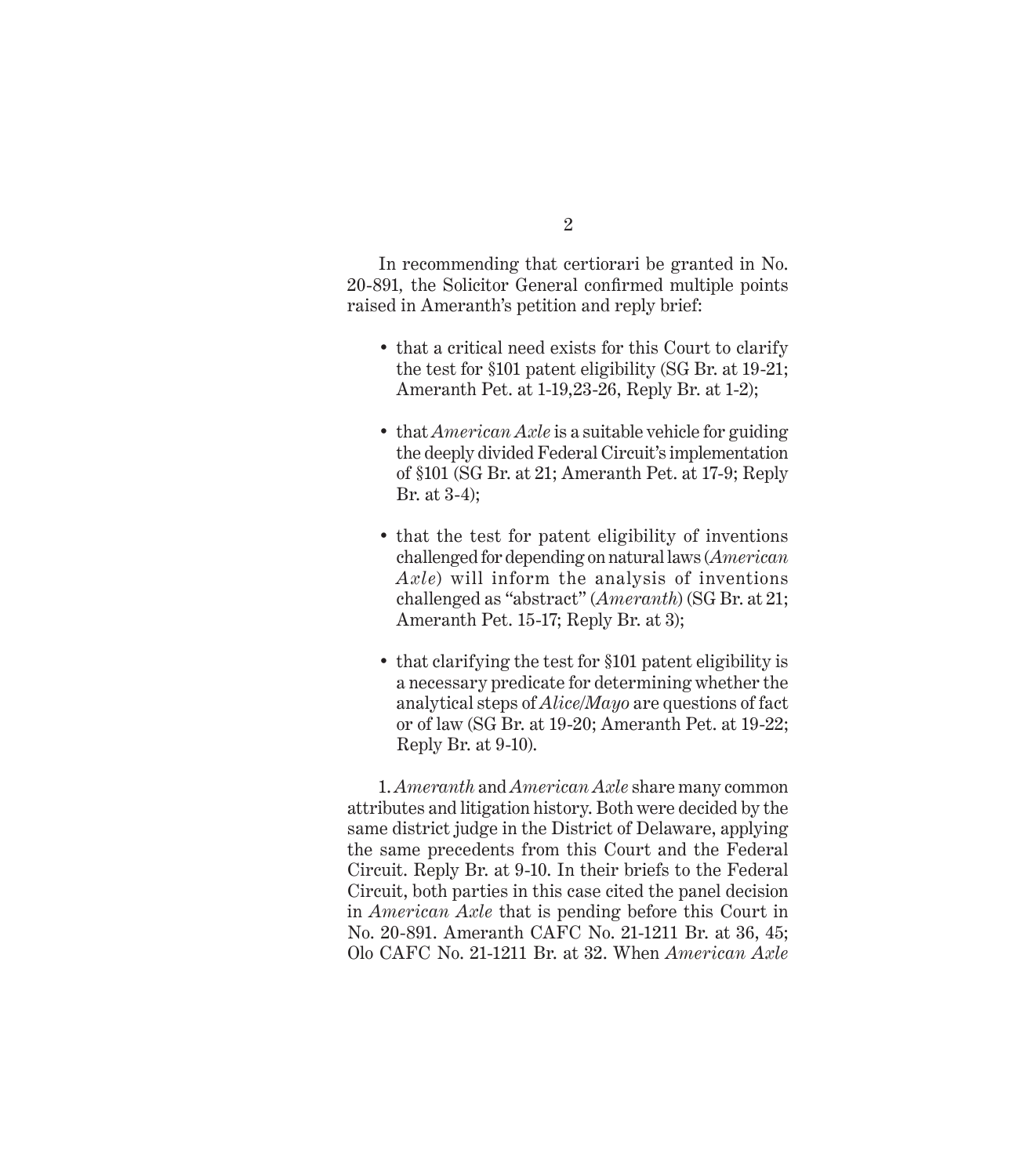filed its petition for a writ of certiorari in December 2020, Ameranth filed an amicus brief that specifically identified this case (then recently filed in the Federal Circuit) as one that would be affected by the decision in No. 20-891. Ameranth Amicus Br. in No. 20-891 at 1-2. Both petitions present the identical legal questions for this Court to decide. Pet. 20-891 at *i*; Ameranth Pet. at *i*.

2. That the two cases present identical legal issues in similar but different factual contexts only amplifies the reasons for considering both petitions at the same time. Where *American Axle* posits a mechanical patent held ineligible because it depends on natural law, Ameranth's software patent was held ineligible as depending on an abstraction. The Solicitor General's brief explains why the decision in one context will guide cases in the other. SG Br. at 19-21. The Court may choose to decide the key questions seriatim in separate cases, or at the same time. But the only path to framing the questions and the scope of review for the broadest impact is for the Court to have a full range of options when it decides on certiorari.

3. The same consideration applies to the second question presented in both petitions (questions of fact/ questions of law). The Solicitor General recommends leaving that issue for the future, after the Court clarifies the substantive test for §101 patent eligibility. The Court may follow that recommendation, or it may conclude that deliberations would benefit from addressing the merits of both questions simultaneously. In either event, having a broader range of options available at the certiorari stage will assist the Court in making a sound choice.

4. There can be no doubt that the Court's decision in *American Axle* will affect the outcome here. The Solicitor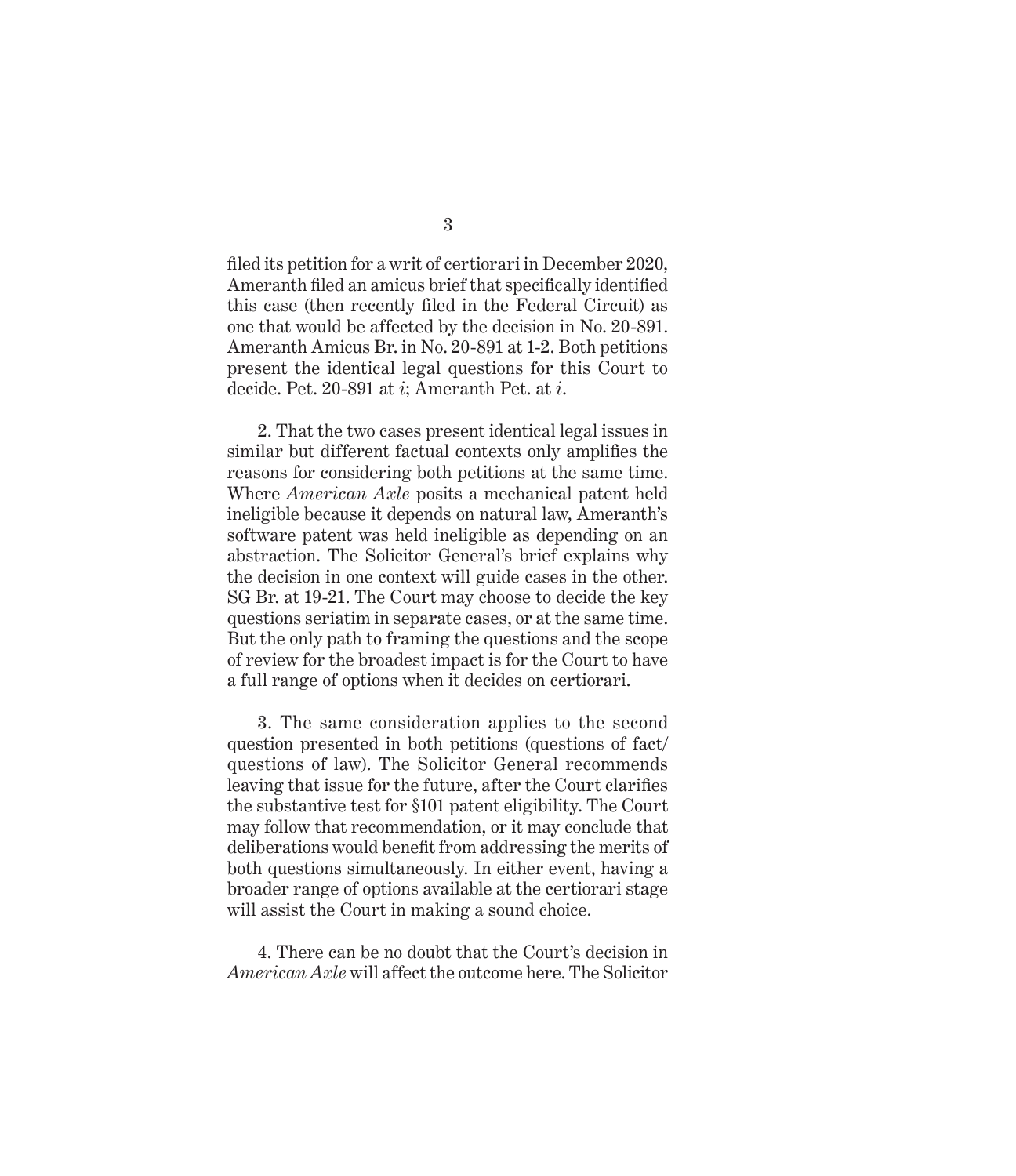General raises multiple relevant principles on which the courts below erred in *American Axle.* The same courts made the same errors on the same principles here:

- The government's amicus brief explains that "laws of nature, natural phenomena, [and] abstract ideas" are not patent-eligible, but "'[a]pplications' of such concepts 'to a new and useful end'" are "eligible for patent protection." SG Br. 10 (brackets and citation omitted); see *Mayo Collaborative Servs. v. Prometheus Labs.,* 566 U.S. 66, 77 (2012). A principal purpose of the *Mayo/Alice* framework is to distinguish between those two types of claimed inventions. SG Br. 11; *Mayo*, 566 U.S. at 72, 79; see *id.* at 77, 80, 87; *Alice Corp. Pty. Ltd. v. CLS Bank Int'l*, 573 U.S. at 217, 221, 223. That principle is at the heart of this case.
- Courts therefore must "tread carefully in construing th[e] exclusionary principle lest it swallow all of patent law," and "an invention is not rendered ineligible for patent simply because it involves" a patent-ineligible concept. SG Br. 12; *Alice*, 573 U.S. at 217 (citing *Diamond v. Diehr*, 450 U.S. 175, 187 (1981)). That caution applies here as well, where a layperson reading of the patent specification and claims disregarded—on a motion to dismiss—the explanation from one skilled in the art of how the invention did more. Ameranth Pet. at 20.
- In describing the concern that "undergirds [the Court's] § 101 jurisprudence," the Solicitor General explained that the relevant inquiry seeks "practical assurance that the process" claimed "is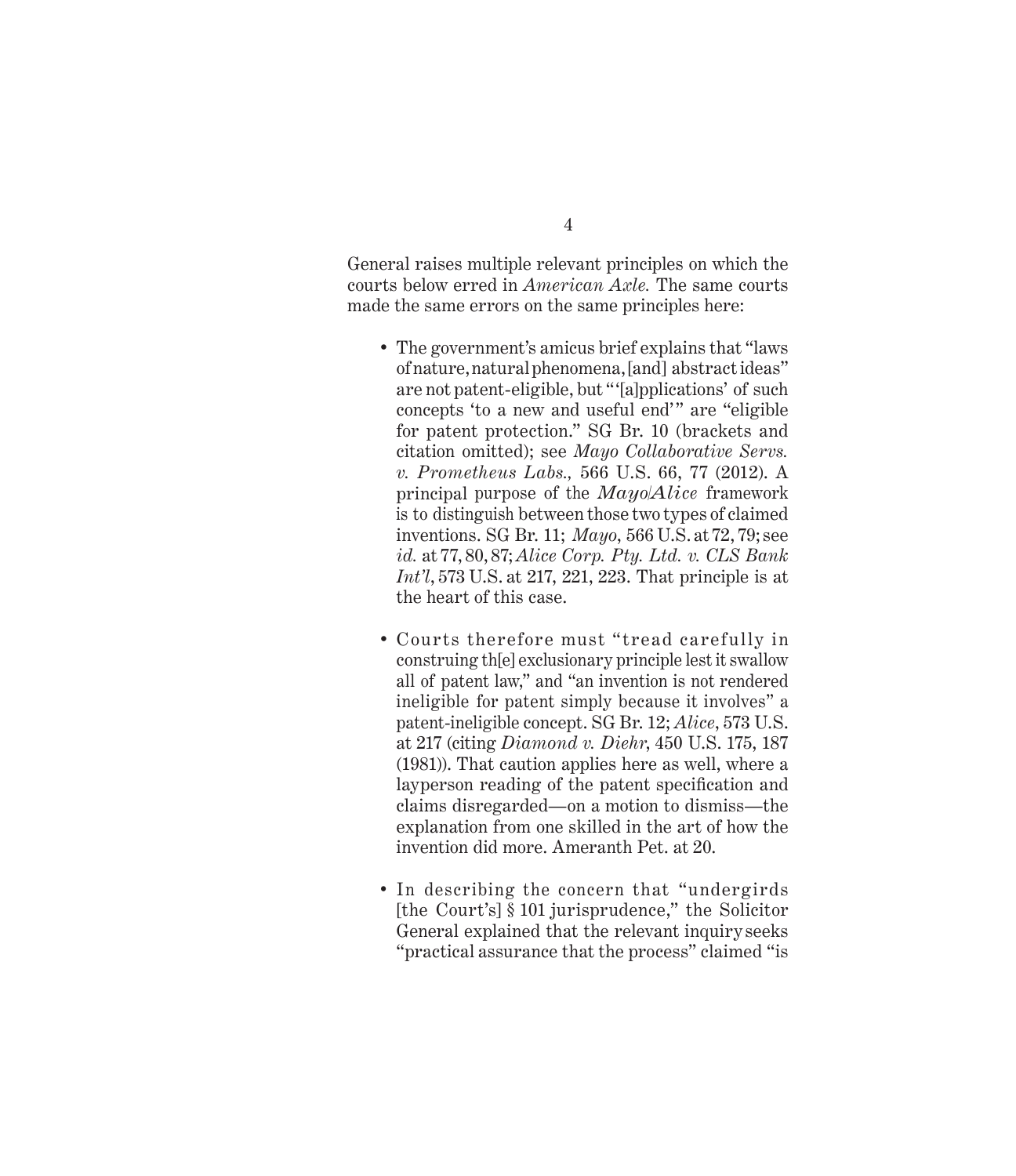more than a drafting effort designed to monopolize [a] law of nature itself." SG Br. 13, quoting *Mayo*, 566 U.S. at 77. See *Diehr*, 450 U.S. at 187 (patentees "s[ought] only to foreclose from others the use of that equation in conjunction with all of the other steps in their claimed process"). The government's brief highlights the need for this principle to be employed wisely. This principle applies in the context of challenges based on either natural law or abstraction and affects the substantive outcome of this case.

• The government's amicus brief also stresses the need—reiterated in *Alice—* to "consider the elements of each claim both individually and 'as an ordered combination'" in resolving issues of patent-eligibility. SG Br. 18; *Alice*, 573 U.S. at 217 (quoting *Mayo*, 566 U.S. at 79). That has particular significance here, where the ordered combination of elements in Ameranth's patent claims should be at the heart of assessing §101 eligibility. Further elucidating this point, the Solicitor General pointed to the opinion that *Mayo* quoted with approval, *i.e., Diehr's* guidance that a "new combination of steps in a process may be patentable even though all the constituents of the combination were well known and in common use before the combination was made." SG Br. 18; *Mayo*, 566 U.S. at 79 (quoting *Diehr*, 450 U.S. at 188).

5. Considering this petition at the same conference with *American Axle* is the most efficient—and plainly correct—way to proceed. This case followed *American Axle* through the District of Delaware and the Federal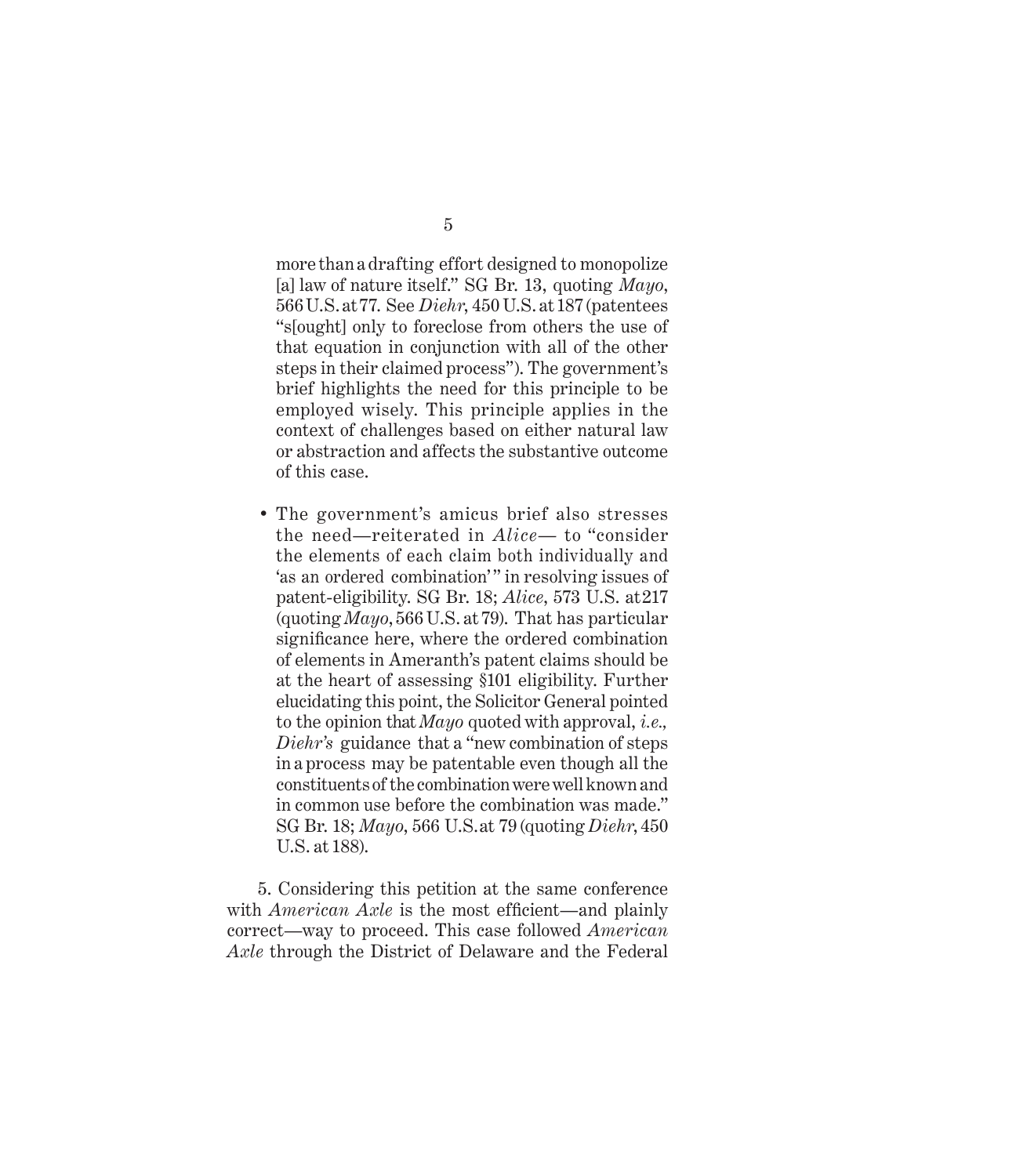Circuit. In a more typical chronological trajectory, the decision on certiorari in *American Axle*—and on the merits as well—would have been made before Ameranth's petition reached this stage and *Ameranth* would result in a GVR order here.

In the current circumstances, the Court has the opportunity to weigh the cases together and choose the optimal way to proceed. As the Solicitor General explained, the legal issues have major practical impact, the need for guiding the "fractured" Federal Circuit is great (SG Br. at 20), and the Court is presented with a suitable vehicle for decision. Certiorari should be granted in this case, whether the Court does so before, simultaneously with, or subsequent to *American Axle.* Alternatively, No. 21-1228 should be held pending the disposition of No. 20-891 and remanded for the Federal Circuit to review in light of *American Axle.*